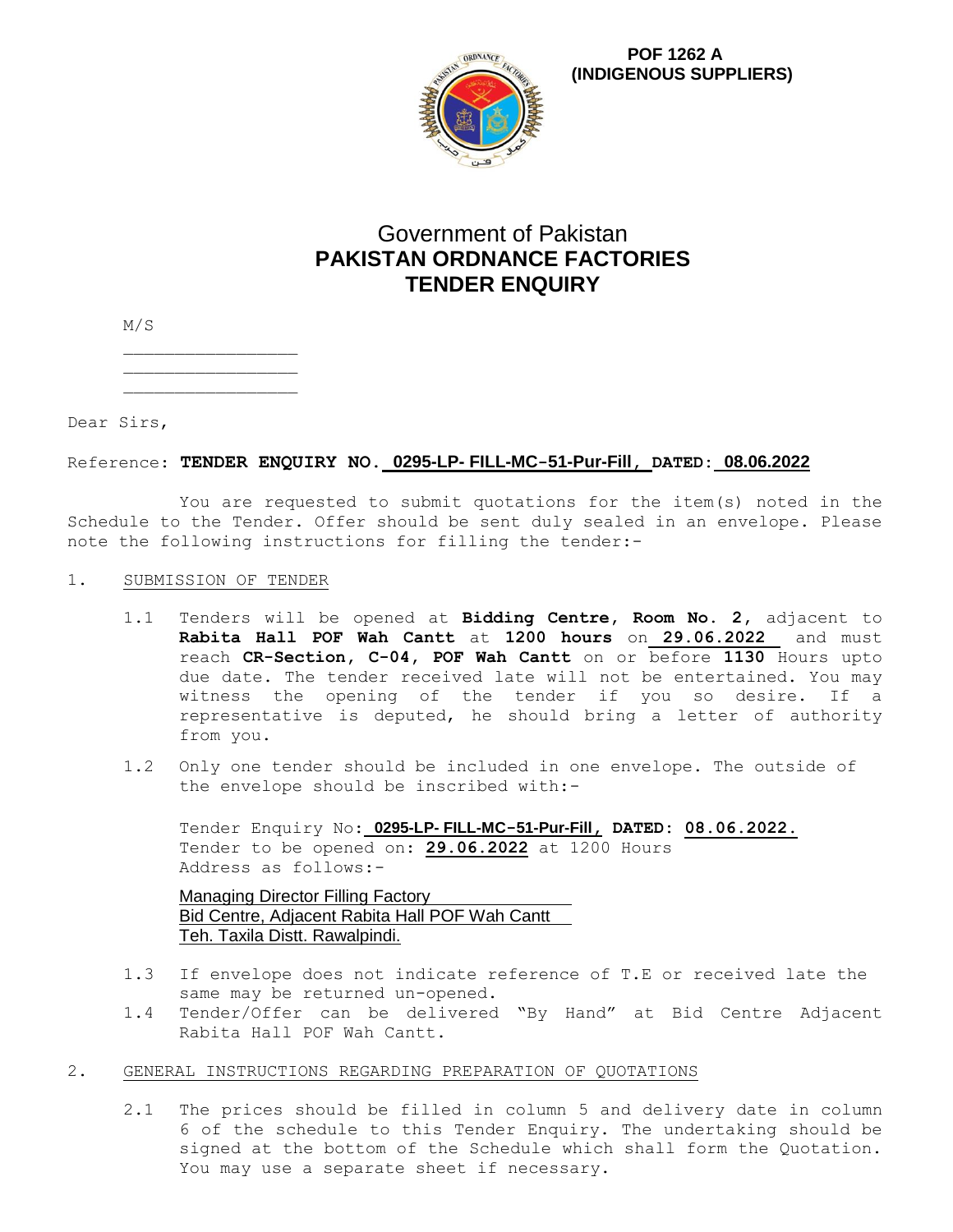### 2.2 **You are required to quote in two parts (Single Stage -Two envelope procedure):-**

- Part I **"Technical Offer":** It should exclusively give technical details and literatures/brochures of the offered store/material; validity date; delivery schedule; and signed undertaking given on the schedule to this Tender Enquiry. It must not indicate price, costs etc.
- Part II **"Commercial Offer"** It should indicate the commercial terms e.g. price, terms of payment, mode of payment, mode of supply.

**Each part should be placed in a separate sealed cover. The envelopes should be inscribed with: Part I "Technical Quotation without price" and Part II "Commercial Quotation with Price."**

- 2.3 The quotation must remain valid for, at least 90 days from the date of opening of tenders.
- 2.4 The quotation should hold good for any reduced or enhanced quantities without notice.
- 2.5 In the event of non-acceptance of offer, intimation may be given to the Tenderers on their request.
- 2.6 Conditional offers or alternative offers are likely to be ignored.
- 2.7 Quotations should be based on:-

F.O.R. station of Dispatch basis, i.e. delivered free on rail, inclusive of packing and forwarding charges. The stores will be booked under Military Credit Note, to be provided by the purchaser. and/or

Free delivery at POF's stores at Filling **Fy POF Wah Cantt** . In this case Octori duty will be payable by the supplier.

- 2.8 Taxes and Duties etc. where applicable, must be shown separately, quoting reference to Registration No. in cases of Sales Tax and relevant authority in the case of others. Offer without these clarifications and inclusive of Taxes and Duties may be ignored.
- 2.9 Taxes and duties levied on or after Tender opening date or on or after the date offer was signed and dispatched will be allowed to include in the offered rates.
- 2.10 "Suppliers will furnish a certificate, issued by Excise & Taxation Deptt, that he has cleared all Professional Tax payable by him" offers received without this certificate will be rejected.
- 2.11 Suppliers will render necessary information regarding hazardous effects on environment, of the materials/products supplied by them, in their quotations and shipping/dispatch documents.
- 2.12 If the requisite information is not furnished on the T.E forms or offer received is not conformity with the requirement of the T.E such offer shall be ignored.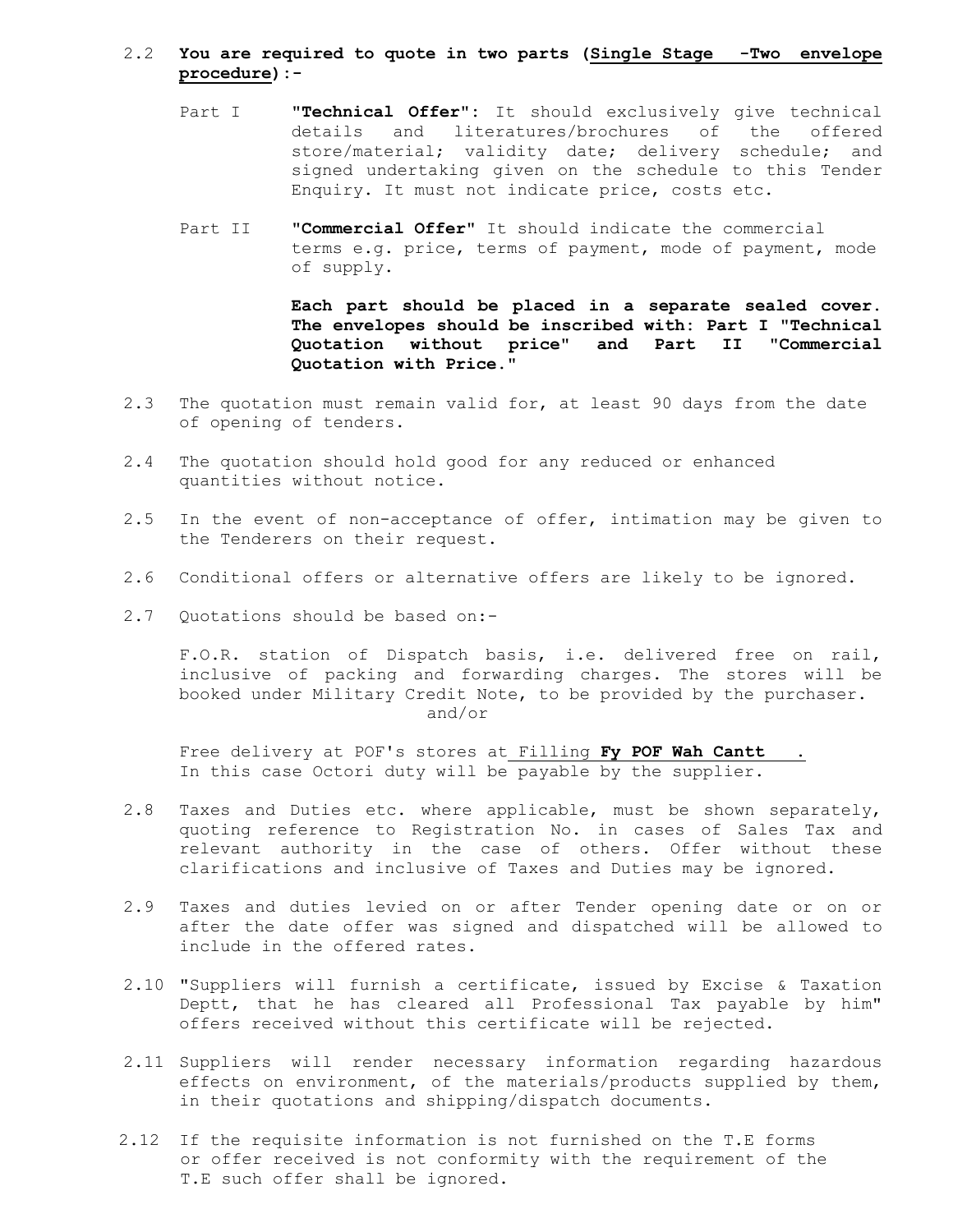#### 3. INSPECTION

- 3.1 Supplies shall be subject to the inspection and acceptance by the competent inspection authority nominated by the Purchaser, who will arrange it at his own cost. Inspection facilities such as tools, test equipment, instruments etc will, however, be provided by the Suppliers in accordance with the relevant specifications.
- 3.2 Where considered necessary by the Purchaser, stores may be obtained on Warranty/Guarantee, subject to inspection on receipt. Rejected stores will be removed and replaced with the acceptable stores by the Supplier at his own expense, within a specified time.
- 4. TENDER FEE

The tender must be accompanied by a non-refundable fee by means of a crossed postal order/pay order for **Rs. 500/- in favour of Director Admin POFs Wah Cantt.** 

4.1 TENDER SAMPLE

 Where required, offer must a company tender sample, strictly according to the description and specification given in Tender Enquiry. Offer not accompanied by tender sample will NOT be entertained excepting the established and reputable firms who have either previously satisfactorily supplied the same or similar stores or have submitted an acceptable sample thereof against previous T.E.

- 5. BID MONEY
	- 5.1 Bid Money at the **rate of 2% (for registered firms) and 5% (for unregistered firms),** should accompany the tender in the shape of Deposit At Call Receipt., from a scheduled Bank drawn in favour of **"General Manager, Filling Factory, POFs Wah Cantt"**

Tenders received without Bid Money will be rejected.

- 5.2 Bid Money of the unsuccessful tenderers will be returned as soon as the scrutiny of the tenders is completed. Bid Money of the successful tenderers will be retained until the contract is finalized. Bid Money will be forfeited in case the quotation is withdrawn before the expiry of its validity date.
- 5.3 State owned organizations are not required to provide Bid Money.
- 6. ACCEPTANCE OF OFFERS
	- 6.1 POF may reject all bids or proposals at any time prior to the acceptance of a bid or proposals, but is not required to justify grounds for its rejection. POF Shall incur no liability towards suppliers or contractors who have submitted bids or proposals.
	- 6.2 PERFORMANCE BOND
		- (a) The successful bidders shall provide Performance bond at the rate, prescribed by POF Board according to the value of contract which shall not exceed 10% of contract value, in the form of a Deposit At Call Receipt from a scheduled Bank; or, an unconditional Bank Guarantee valid for 12 months (03 months extendable to 12 months in case of cloth items required by Clothing Fy.) after receipt of store in POFs on a prescribed format. The Performance Bond will be in favour of C.M.A. POF Wah Cantt. It will be returned on satisfactory completion of the contract.

**Cont. . . .**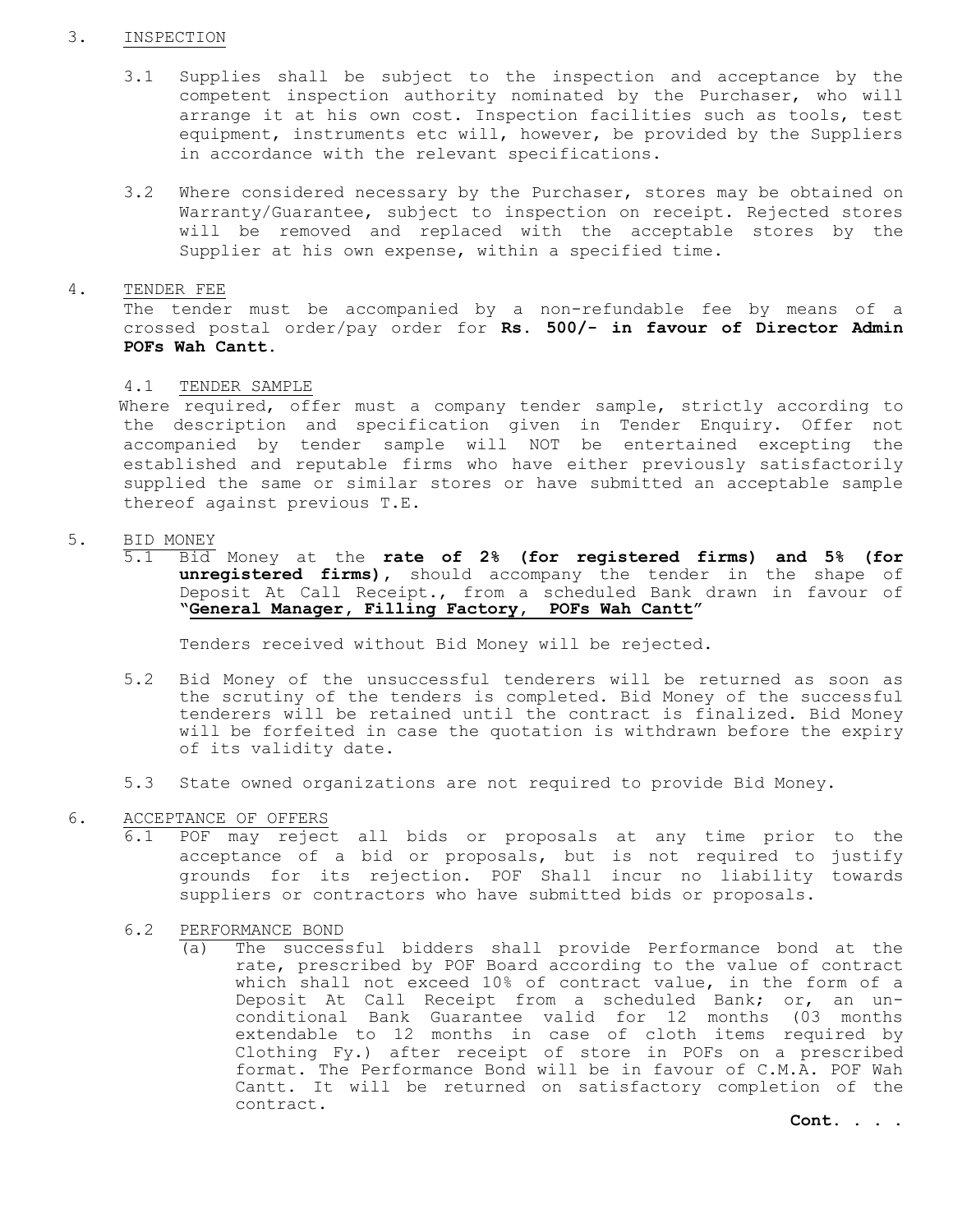- (b) If the Supplier fails to furnish the Performance Bond within the specified time, such failure will constitute a breach of the contract and the Purchaser shall be entitled to make other arrangements for purchase of the stores at the risk and expense of the Supplier.
- 6.3 Performance Bond from State owned organizations may be waived off at the discretion of the Purchaser.
- 6.4 FAILURE TO SUPPLY THE STORES

All deliveries must be completed by the specified date. If the failure to deliver the stores within the scheduled time should have arisen from "Force Majeure", which the Purchaser may admit as reasonable ground for further time, he will allow such additional time as he may consider to have been required by the circumstances of the case. Otherwise, he will be entitled, at his discretion, to cancel the contract; and/or, claim liquidated damages upto 2% but not less than 1% of the contract price of the items and their quantities for each and every month or part of a month, beyond the specified delivery date, during which these may not be delivered, subject to a maximum of 10% of the total contract value of the particular stores which remained unsupplied either in part or in full: or, to purchase, from elsewhere, the unsupplied stores at the risk and cost of the Supplier.

#### 6.5 PAYMENT

- a. Payment will be made by the C.M.A(POF) through crossed cheque on receipt/acceptance of stores on our prescribed bill form supported by receipt voucher on part/full supply basis.
- b. Payment of duties /Taxes including professional tax(where applicable) must be supported by proof of having paid these to concerned Govt. Taxation Deptt:

### 7. SECURITY OF INFORMATION

The tenderer and his employees must not communicate any information relating to the sale/purchase of stores under this enquiry to any person other than the manufacturer or to any press or agent not authorized in writing by POFs to receive it.

Please return the Schedule to the Tender duly signed by the specified date, alongwith the specifications drawings etc. if any, enclosed herewith - even if you are unable to quote.

**WARNING** In case the firm abstain from making offers or fail to return/acknowledge the tender form by the specified date on three consecutive occasions, no further tender enquiry may be issued to them and their names would be liable to remove from the approved list.

Yours faithfully,

(Manager Purchase-Filling) for PAKISTAN ORDNANCE FACTORIES

**Fax No. 051-9271400 E mail: [mdfill@pof.gov.pk](mailto:mdfill@pof.gov.pk) Ph No. 051-9055-22284 & 22120**